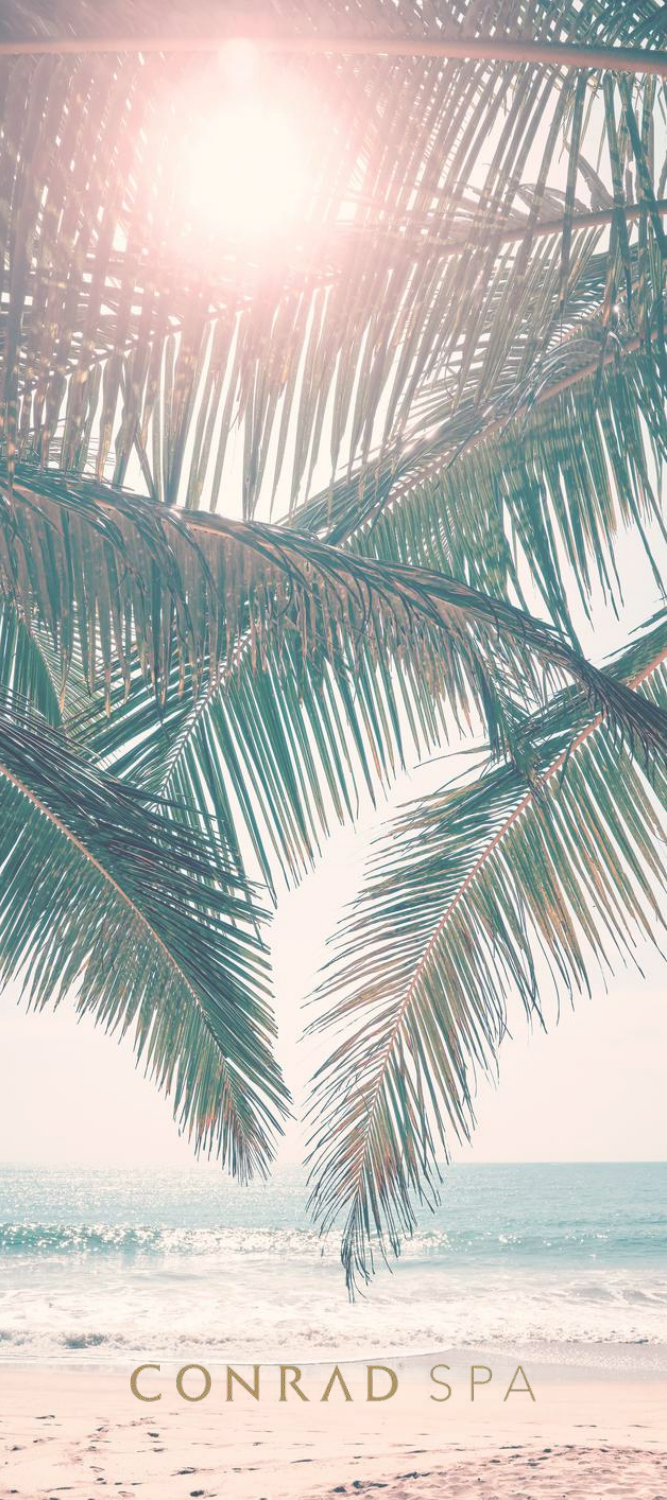It' s important to have reset days. No matter what you are going through, always make time for the things you are passionate about. Activities that bring you back to the now moment.

-Audrey Kitching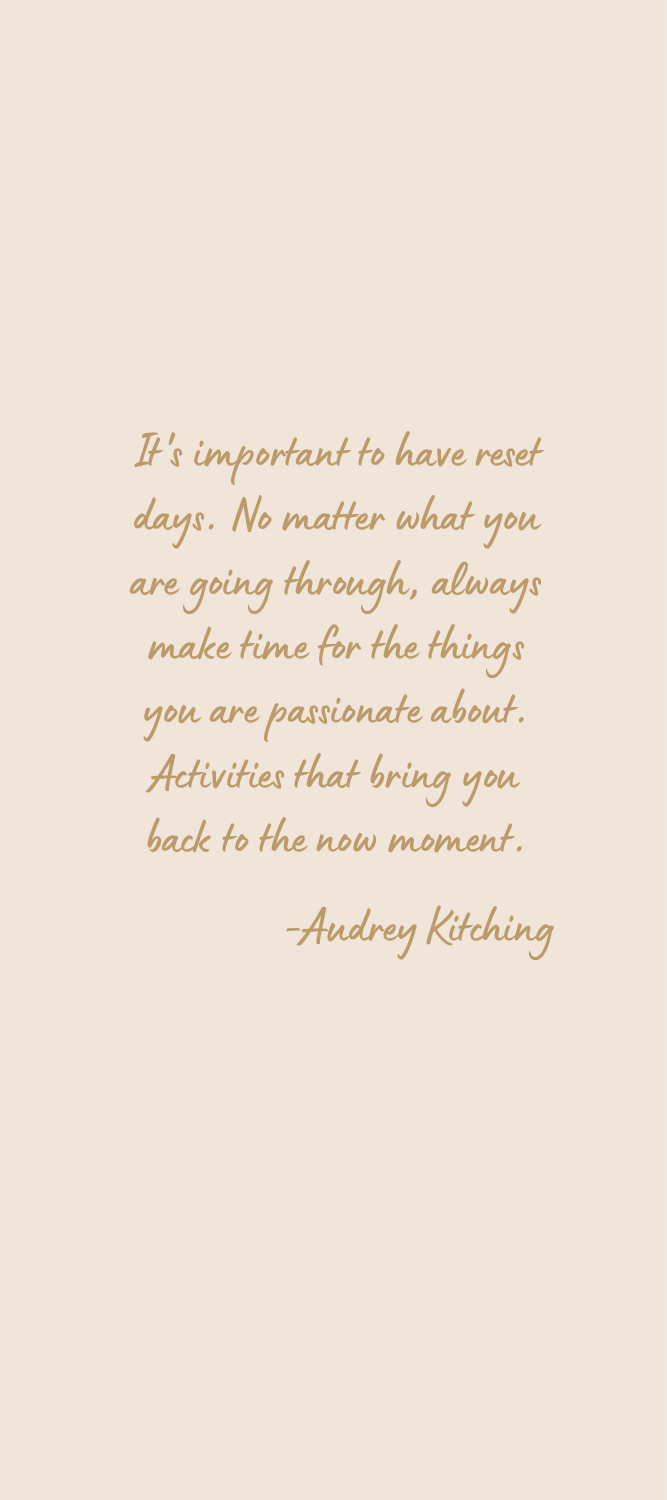Welcome

Inspired by the smooth curves of a nautilus shell, the experience at CONRAD SPA will guide you through a journey of serenity and wellbeing.

Curated treatments are designed to evoke the unmistakable feeling of an oceanside escape, with each service featuring infusions of ingredients native to South Florida, from fragrant fruits to elements of the ocean.

Step into an oasis of calm in our new private Spa Suite available for groups or individuals seeking custom spa experiences.

We look forward to welcoming you to the ultimate destination to uplift, luxuriate and renew.

# **CONRAD SPA**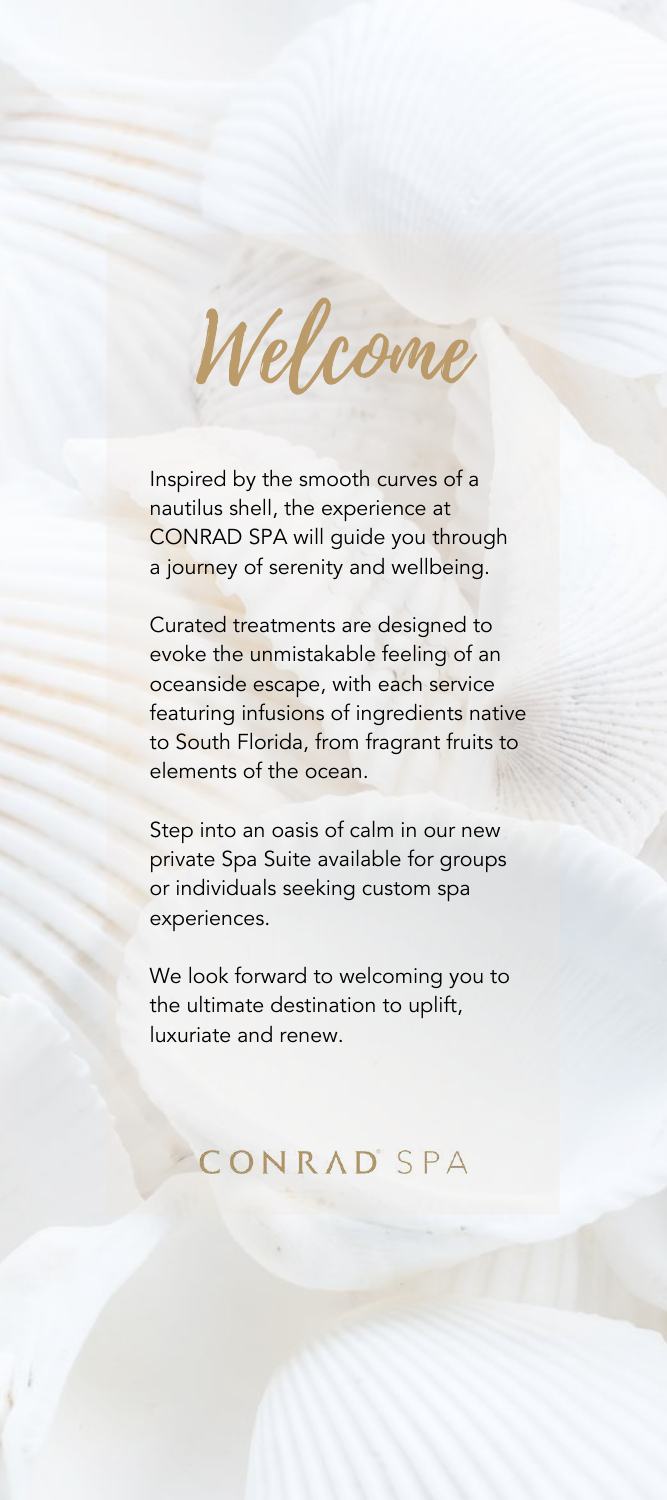Ocean Enchantment **S** 

80 minutes I G

A T  $\subset$  .  $\overline{\mathbf{x}}$ E E  $\overline{\mathsf{x}}$  $\overline{\mathbf{v}}$ E  $\overline{\mathbf{x}}$ **In the United States** E

E  $\overline{S}$ 

This ritual begins with your choice of Orange Blossom (brightening) or Luminescent Marine (anti-aging) Facial. The facial is then enhanced with a firming sugar & seaweed eye treatment. A mineral salt & seaweed scrub exfoliates dry skin on the legs and feet, which are then wrapped in warm orange blossom-infused towels. You unwind into a state of pure bliss as the experience concludes with a neck, shoulder and scalp massage. Z.

# Sea Spa Escape

80 minutes Z  $\Omega$ 

The ultimate pampering experience! This ritual begins with dry body brushing to increase lymphatic flow and exfoliate dry, dead skin cells. An extended therapeutic massage is then performed using a custom blend of native South Florida essential oils. A seaweed facial mask is applied to hydrate and brighten your complexion while a sea spa glow leg and foot scrub is performed using a mineral salt and seaweed scrub.

Mineral Salt & Seaweed Body Exfoliation 80 minutes

Dead Sea salts are combined with moisturebinding seaweeds, calming aloe and cooling peppermint for an exceptional body exfoliation treatment. Compression massage techniques are used while aromatherapy-infused towels blanket the body in warmth. The treatment is finished with an invigorating application of hydrating seaweed body cream. You will feel refreshed as if you had a rejuvenating swim in the ocean.

# Nourishing Basalt Stone Body Contour 80 minutes

Aromas of native coconut and lime blossom envelope the senses as warm basalt stones polished smooth by the ocean relieve tired muscles. You will feel the warmth as if you were basking on the beach in the Florida sunshine. This treatment ends with two exquisite seaweeds blended with herbs and caffeine to help the skin feel silky smooth and improve tone.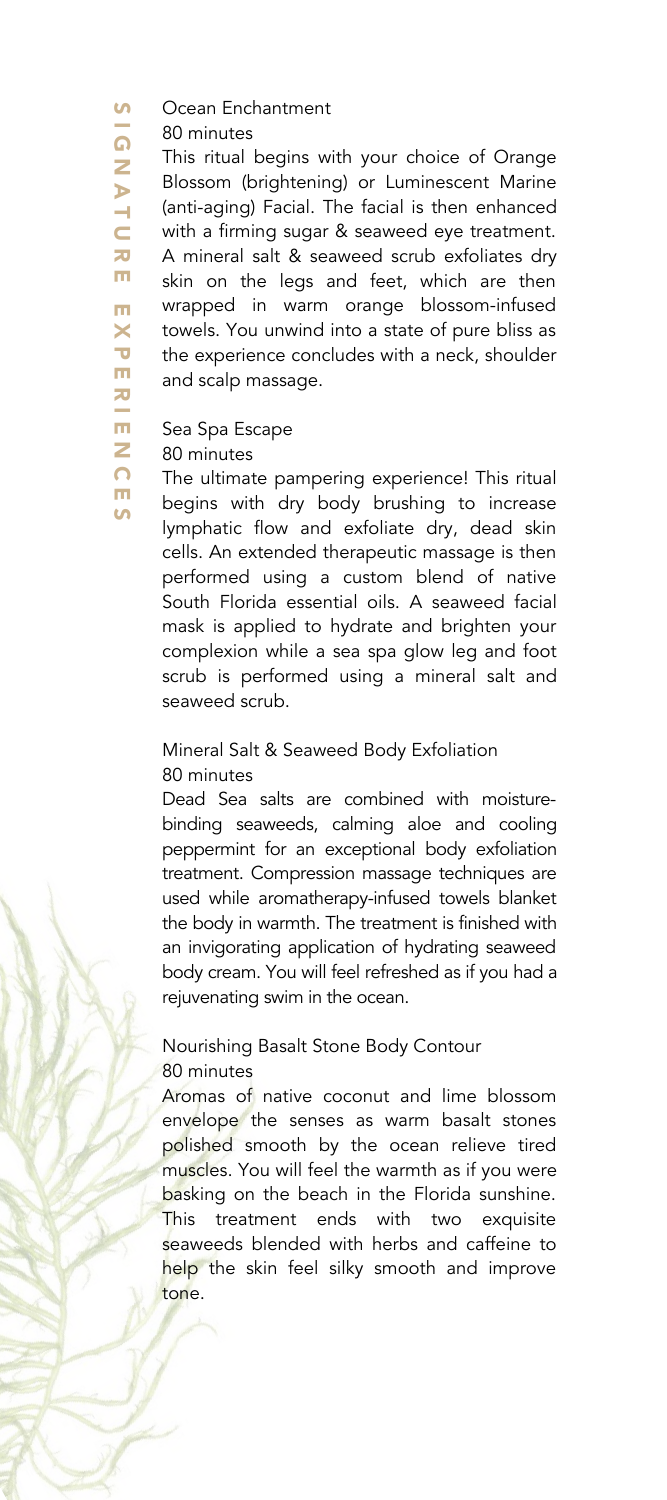HydraFacial<sup>®</sup> MD

50 minutes | 80 minutes

This innovative, patented technology deeply cleanses, exfoliates, extracts and hydrates the skin utilizing super serums filled with antioxidants, peptides and hyaluronic acid. This treatment rejuvenates and protects the health of your skin, providing immediate results and long-term benefits. For all faces, change is possible! 80-minute service includes specialty vial of your choice: NassifMD Intense Hydration Booster or Britenol Intensive Spot Corrector.

# Luminescent Marine Anti-Aging Facial 50 minutes | 80 minutes

Diminish the signs of aging. This facial is specifically designed to help invigorate, lift and firm the appearance of mature skin. An enzymatic micro-peel helps uncover a more even-toned complexion. Two massages and a cool spirulina seaweed mask with marine peptides help to make skin appear firmer and smoother. Skin is then treated with a lifting and firming serum.

> Orange Blossom Brightening Facial 50 minutes | 80 minutes

Utilizing the latest in brightening science and innovative marine biotechnology, this miracle facial helps the appearance of uneven tone, dark spots and hyper-pigmentation. A glycolic and salicylic acid peel removes dull, dead surface skin cells. A soothing mask of eco-cert seaweed and natural orange water calm and hydrate the skin.

> Sea Spray Hydrating Facial 50 minutes | 80 minutes

Restore and strengthen the appearance of dry, sensitive skin with the ultimate moisturizing and lifting facial. Formulated with natural Mastic water from the Aegean Island of Chios, Camellia japonica seed oil, sustainably harvested seaweed extract, and other beneficial botanical ingredients, this facial will leave skin toned, refreshed and renewed.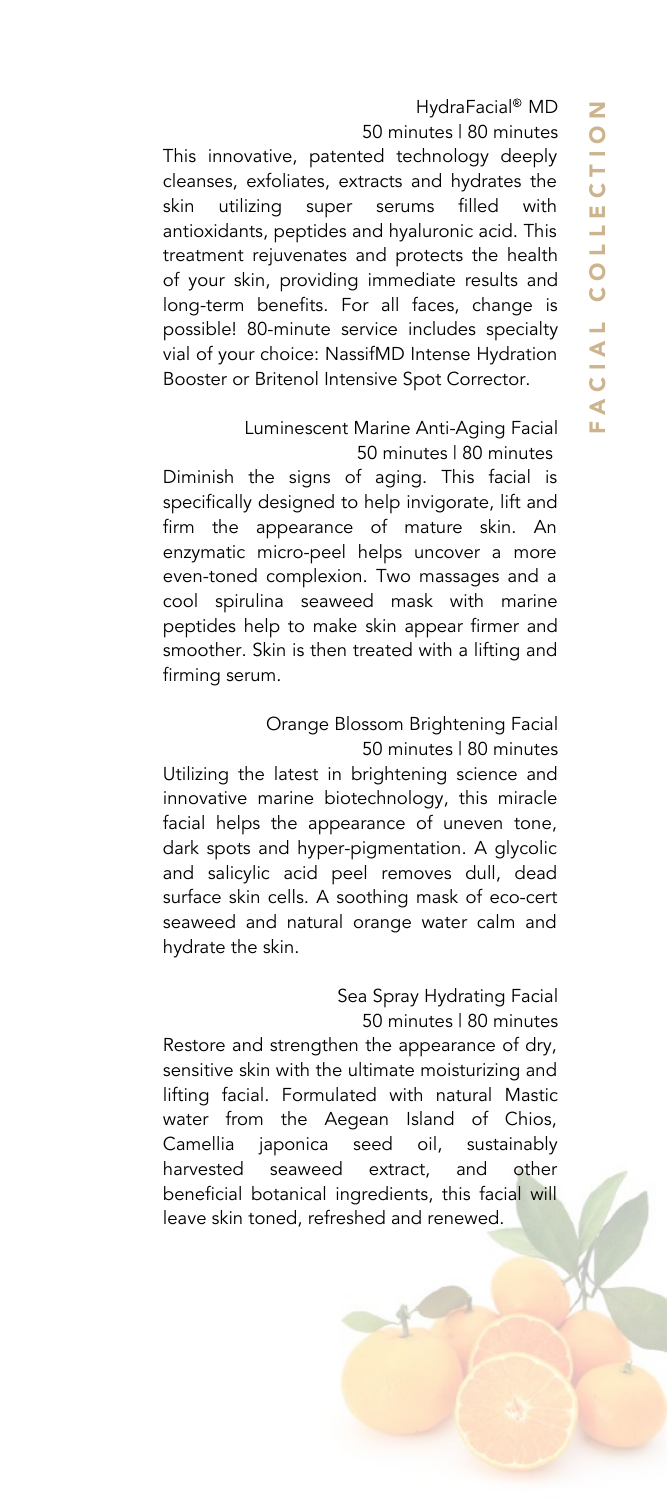F **A**  $\Omega$  $\overline{\triangleright}$ L  $\overline{C}$ O L L E n. T I O

#### Calming Seas Soothing Facial 50 minutes | 80 minutes

Utilizing the latest research, this facial is designed and formulated to help calm the appearance of sensitive skin. Pure micro-silvers have antimicrobial, antiseptic and antiinflammatory properties. Added to the blend of vitamins, minerals, amino acids and antioxidants in seaweed, this treatment helps heal and diminish redness from sunburn, rosacea, and eczema.

# HydraFacial® MD Back Treatment

50 minutes | 80 minutes

This innovative, patented technology deeply cleanses, exfoliates, extracts and hydrates the back utilizing super serums filled with antioxidants, peptides and hyaluronic acid. This HydraFacial treatment rejuvenates and protects the health of your skin by providing immediate results and long-term benefits.

#### Back Treatment Facial

#### 50 minutes | 80 minutes

A customized deep-pore cleansing treatment for this hard-to-reach area. Nourish and cleanse the skin with our foaming seaweed cleanser. An exfoliating scrub is applied before extractions. Seaweed and sea mud masks shrink the pores and calm the skin. To finish, a soothing back massage washes away tension, to leave your skin feeling radiant and refreshed.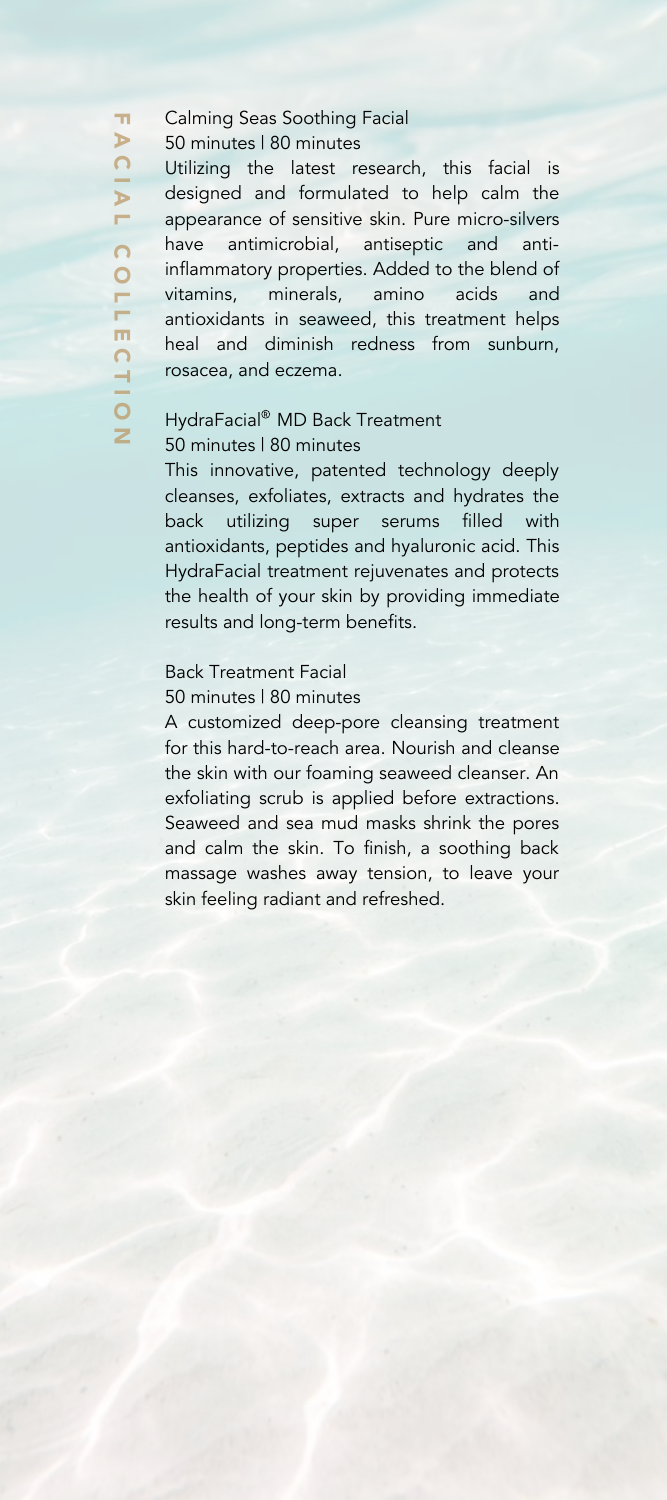50 minutes | 80 minutes

An exquisite relaxing massage drawing from a fusion of Eastern and Western modalities, combined with a curated selection of native South Florida infusions, create an immersive relaxation experience. Our skilled massage techniques ease tension while lymphatic drainage encourages healthy circulation. Treat your senses with your choice of an aromatic experience: coconut lime blossom, guava, mango or orange blossom.

#### Recover

50 minutes | 80 minutes

This intense and restorative massage eases stiff, tight, aching muscles. Targeted deep tissue and pressure point massage techniques are combined with passive stretching to instantly release pain and tension.

#### Duet Couple's Massage 50 minutes | 80 minutes

Relaxation is best when it is shared. Enjoy pure bliss as you receive side-by-side customizable massages. Treat your senses with your choice of an aromatic experience of coconut lime blossom, guava, mango or orange blossom. Additionally, enjoy complimentary gourmet treats and champagne.

#### **Cradle**

50 minutes | 80 minutes

The ideal treatment for new and expecting moms. An aromatherapy pressure point massage eases stiffened back and shoulders while lymphatic massage strokes ease heavy feeling legs. This 80-minute treatment includes a seaweed facial mask along with a relaxing scalp massage for total pampering. (Must be more than 12 weeks pregnant)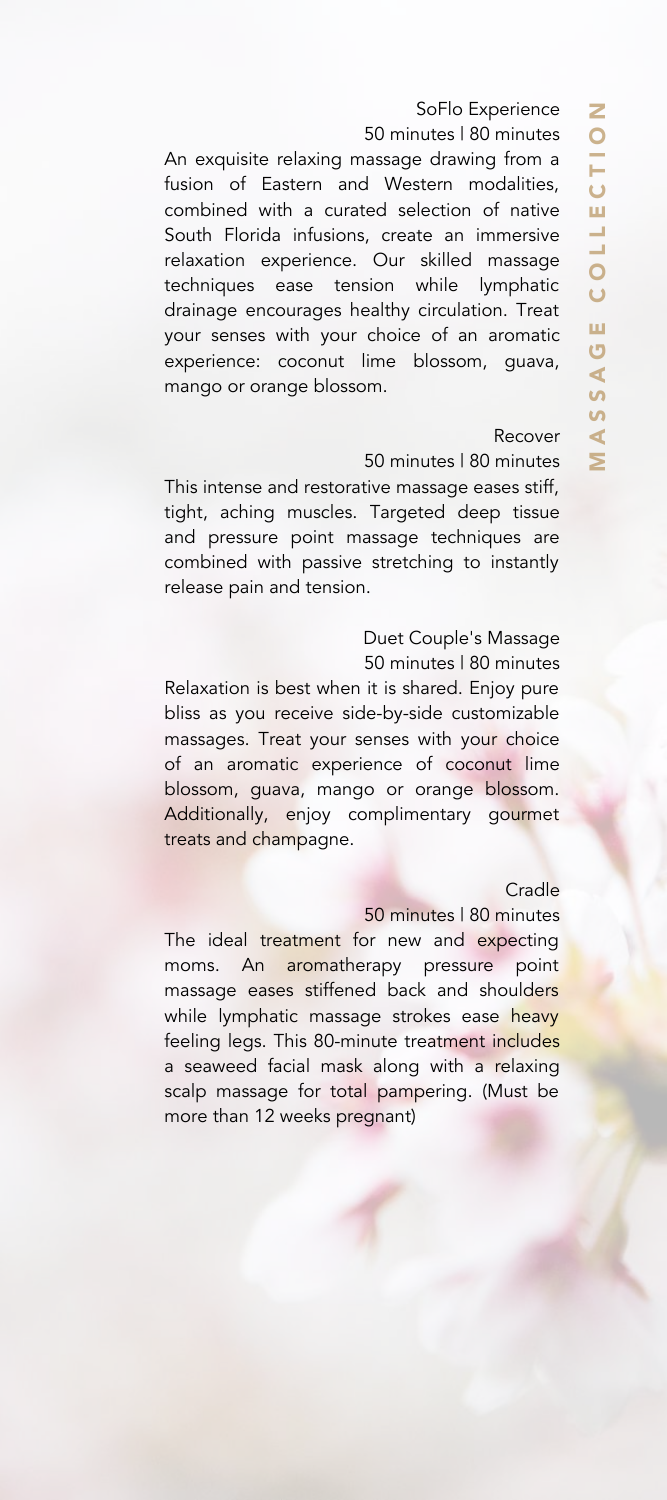#### CBD Upgrade m.

 $\overline{S}$ 

 $\overline{\mathbf{x}}$  $\overline{\phantom{a}}$ I  $\Omega$ m. E N H A Z  $\overline{O}$ E M m. z  $\overline{\mathsf{S}}$ 

Enhance your massage experience with the healing and regenerative powers of 400mg of CBD extracts combined with other natural botanical ingredients. Our CBD additive helps relieve sore muscles, aches and pains from inflammatory conditions such as fibromyalgia, arthritis, sprains and strains. It's blended with coconut, shea, and sunflower oils leave the skin silky smooth.

## Dry Brush Exfoliation

This full body exfoliation upgrade uses dry brushing techniques to slough off dead surface skin cells and encourage lymphatic  $\blacksquare$  drainage. The perfect addition to prepare the skin to fully absorb the nourishing oils used during massage treatments.

## Sea Foot and Leg Scrub

Relieve tired, achy legs and feet through a blend of marine salts infused with hydrating and moisture-binding seaweed and olive oil. This formula helps to rid the skin of dry, dead cells accumulated as a result of travel, sun exposure or aging. Following a vigorous scrub, your feet and legs are wrapped in warm aromatherapy-infused towels. Finish with an application of peppermint infused lotion.

#### Seaweed Sheet Mask

Customize your massage or body treatment with a hydrating and soothing mask formulated with seaweed and aloe to soothe, as well as licorice root and horse chestnut extracts to brighten the skin's appearance.

#### Firming Eye Contour Treatment\*

Combine this professional eye treatment clinically proven to combat signs of sleep deprivation, aging, and environmental damage with any facial. This treatment utilizes the natural extracts of ginkgo biloba, gotu kola, and firming seaweed with targeted peptides and enzymes to reduce wrinkles, puffiness, and dark circles.

*\*Eye treatment can only be combined with a facial and is not available with any other service.*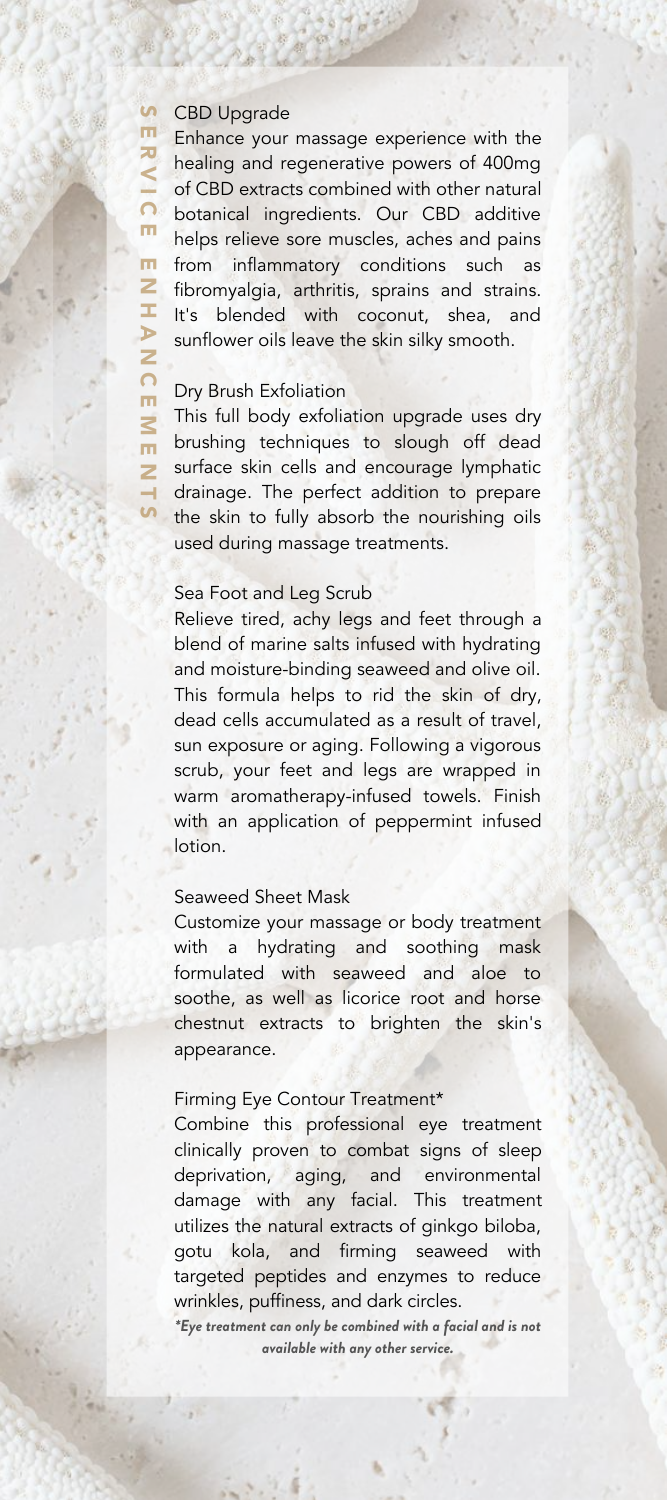#### Sunrise Yoga M

One hour

Join us each morning at 7:30am for a sunrise yoga class on the beach included in the daily resort charge. Please meet at the Lifeguard stand #11 across from the hotel. Towels and water are provided.

#### Private Yoga Session

One hour

Indulge in a private yoga session where the focus is solely on you. Choose from restorative, hatha, myofascial stretch, vinyasa flow or prenatal.

Zen Oasis 2 hours and 20 minutes Enjoy a one-hour private, restorative yoga class followed by an 80-minute SoFlo massage.

## Prenatal Wellness

2 hours and 20 minutes Treat yourself to a one-hour private, prenatal yoga class tailored for your specific trimester and any focus areas. This restorative session is followed by an 80-minute cradle massage and seaweed facial mask. Must be at least 12 weeks pregnant.

#### Sports Recovery

2 hours and 20 minutes Recharge with a one-hour private, myofascial stretch yoga class followed by an 80-minute recover massage with CBD pain cream.

#### Group Yoga

Perfect for a small group of friends, family, team building or just because. Appropriate for groups of up to 40.

*Private sessions can meet in a variety of available spaces.*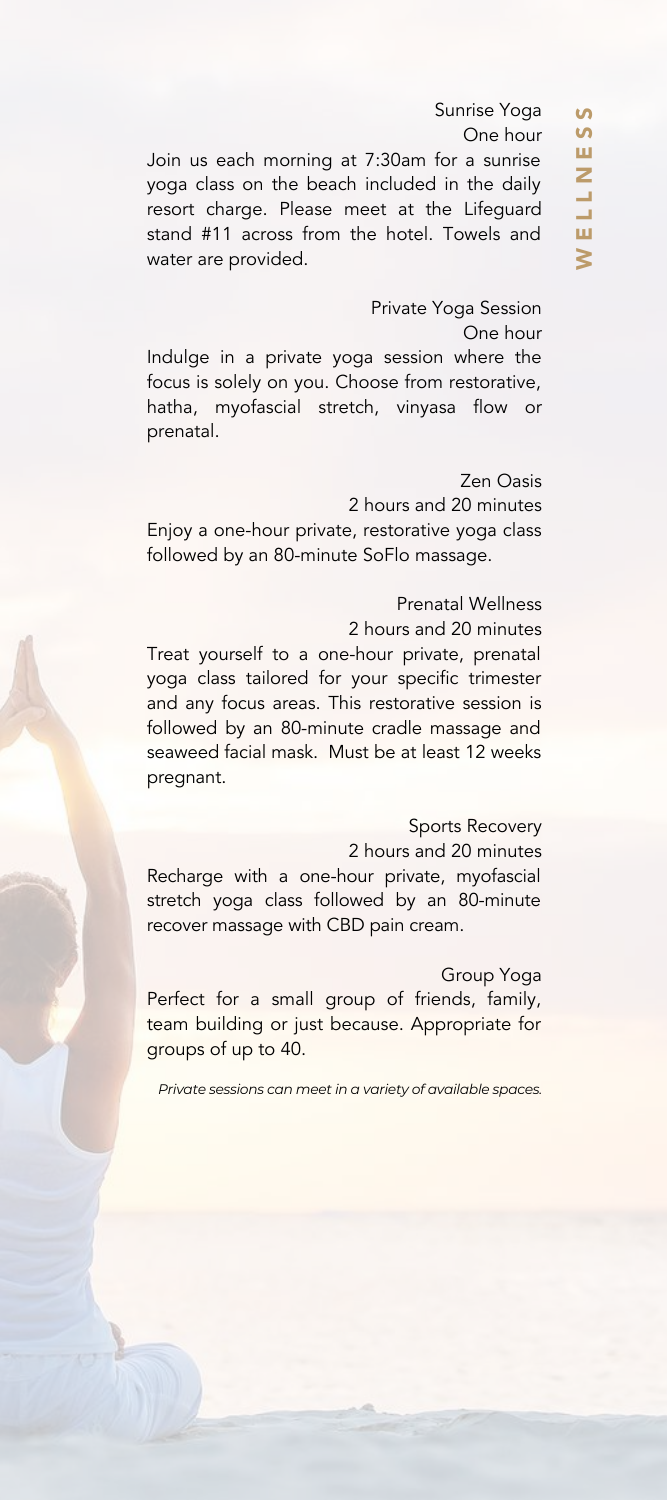# S P A **F T I Q U F T T F**

# S P A E N V I R O N M E N T

In an effort to create a serene place of comfort for all of our guests, we request that all spaces be cell phone free.

# RESERVATION & CANCELLATION

To maximize your time with us at CONRAD Spa we recommend that you schedule your spa appointment in advance of your stay. We will guarantee your reservation via credit card, suite or confirmation number. Please allow 24-hour notice for cancellation or rescheduling to avoid a 50% charge. For changes or cancellations, you may contact us by phone at 954-414-5108 or ConradFLB.Spa@conradhotels.com.

# A R R I V A L

We suggest arriving 15 minutes prior to your scheduled appointment to allow time for check-in and preparation for your service. We recommend utilization of the rainfall showers and steam rooms before or after your treatment. A late arrival will limit the length of your treatment in consideration to any of the following guest appointments.

# A T T I R E

Robe and slippers will be provided inside your locker, where you may also store your personal belongings. We suggest that you avoid bringing jewelry to CONRAD Spa to avoid any potential misplacement. Please disrobe to your level of comfort, noting that all of our therapists are thoroughly trained in skilled discreet draping for your privacy and comfort.

# **REQUIREMENTS**

Spa treatments are available for guests ages 16 and over. Guests 16-18 years old are welcome in the locker rooms, steam rooms and fitness center accompanied by a responsible adult. Please inform your therapist of any medical history that could require additional attention prior to booking your treatment. In some cases, select treatments may not be recommended for your safety and protection. If you are unsure, please do not hesitate to ask.

# SERVICE CHARGE

A service charge of 20% will be added to each service. If you have received exceptional service, we invite additional gratuity at your discretion.

#### GIFT CERTIFICATES

Give the gift of tranquility. CONRAD Spa gift certificates make it easy to present your loved ones with an experience they can truly treasure.